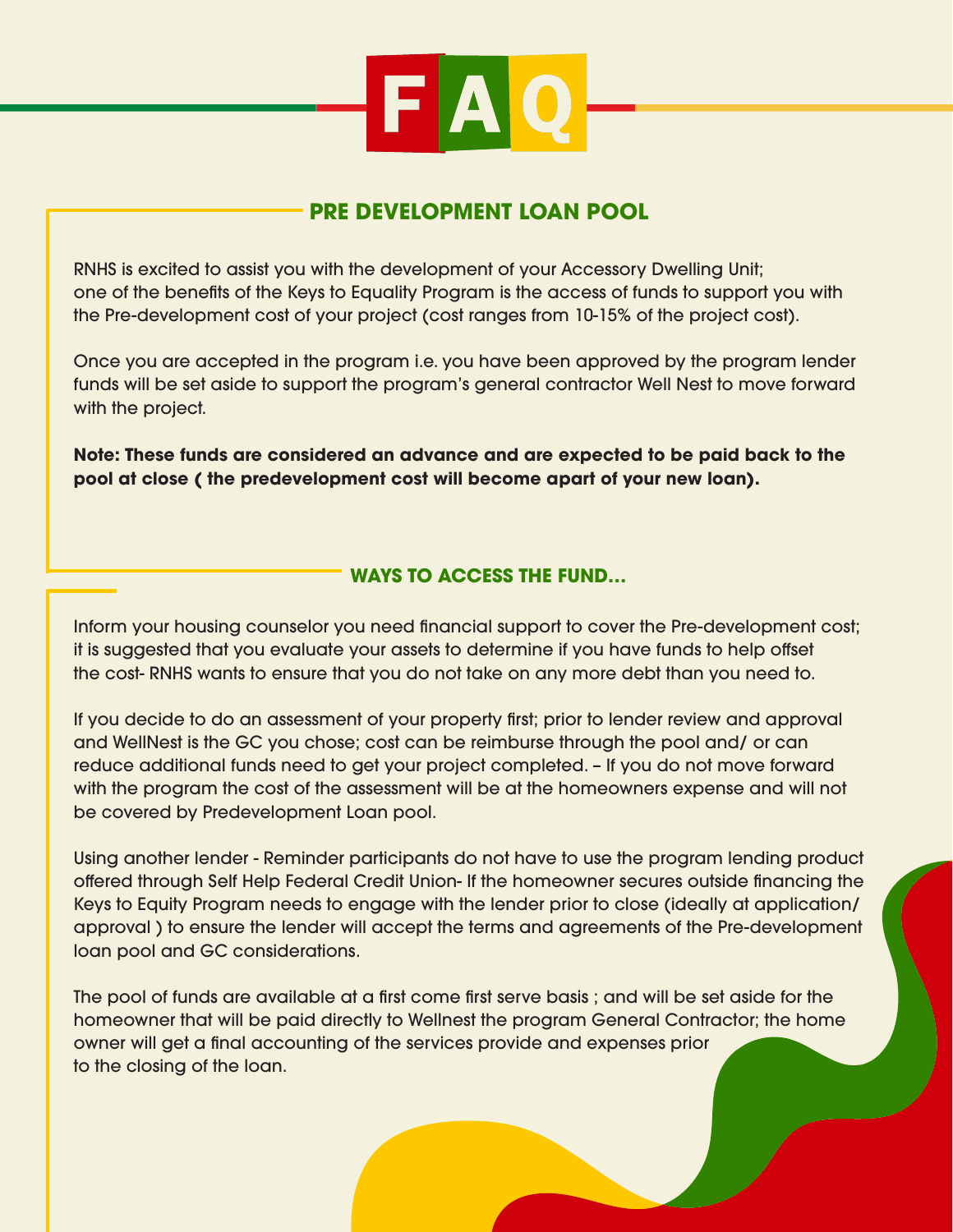Pre development funds cover the items listed below; note this is not a complete list based on project and property additional expenses may be included.

- **1.** Line and topographical survey (where needed)
- **2.** Elevations
- **3.** Cross sections (where needed)
- **4.** Tree Survey
- **5.** Grading Plan
- **6.** Creek Protection Permit
- **7.** CalGreen Checklist
- **8.** ADU Checklist
- **9.** Property Tax Evidence
- **10.** Plan Title Block
- **11.** Scope of Work
- **12.** Demolition Plan
- **13.** Floor Plans
- **14.** Construction Sections
- **15.** Elevations
- **16.** Foundation Plans
- **17.** Framing Plans
- **18.** Details and Sections
- **19.** Structural Calculations
- **20.** Zoning Review Stamp
- **21.** EBMUD Report
- **22.** Deed Restriction Report



**Tale**